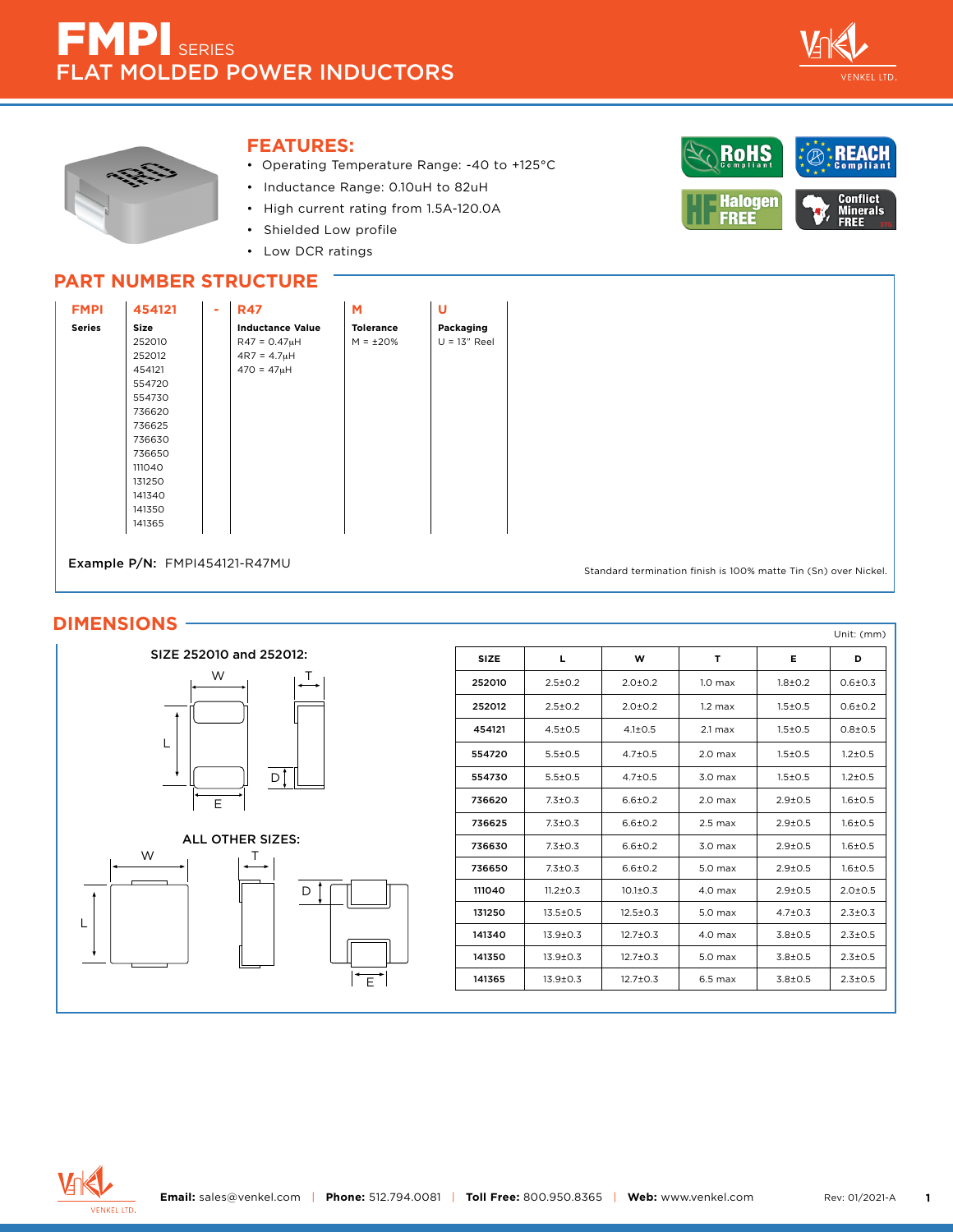

## **SIZE: 252010**

| <b>INDUCTANCE</b><br>(UH) | <b>TOLERANCE</b> | <b>TEST CONDITION</b> | DC.<br><b>RESISTANCE MAX</b><br>(Ω) | <b>ISAT</b><br>$(A)$ <sup>(1)</sup> | <b>TEMPERATURE RISE</b><br><b>CURRENT MAX (2)</b><br>(A) | <b>VENKEL</b><br><b>PART NUMBER</b> |
|---------------------------|------------------|-----------------------|-------------------------------------|-------------------------------------|----------------------------------------------------------|-------------------------------------|
| 0.33                      | ±20%             | 1000KHz, 1.0V         | 0.022                               | 7.0                                 | 4.8                                                      | FMPI252010-R33MT                    |
| 0.47                      | ±20%             | 1000KHz, 1.0V         | 0.029                               | 6.0                                 | 4.4                                                      | FMPI252010-R47MT                    |
| 1.0                       | ±20%             | 1000KHz, 1.0V         | 0.052                               | 4.0                                 | 3.6                                                      | FMPI252010-1ROMT                    |
| 2.2                       | ±20%             | 1000KHz, 1.0V         | 0.110                               | 3.0                                 | 3,1                                                      | FMPI252010-2R2MT                    |

## **SIZE: 252012**

| <b>INDUCTANCE</b><br>(UH) | <b>TOLERANCE</b> | <b>TEST CONDITION</b> | DC.<br><b>RESISTANCE MAX</b><br>$\Omega$ | <b>ISAT</b><br>$(A)$ <sup>(1)</sup> | <b>TEMPERATURE RISE</b><br><b>CURRENT MAX (2)</b><br>(A) | <b>VENKEL</b><br><b>PART NUMBER</b> |
|---------------------------|------------------|-----------------------|------------------------------------------|-------------------------------------|----------------------------------------------------------|-------------------------------------|
| 0.47                      | ±20%             | 1000KHz, 1.0V         | 0.025                                    | 4.95                                | 4.18                                                     | FMPI252012-R47MT                    |
| 0.68                      | ±20%             | 1000KHz, 1.0V         | 0.035                                    | 4.63                                | 3.36                                                     | FMPI252012-R68MT                    |
| 1.0                       | ±20%             | 1000KHz, 1.0V         | 0.052                                    | 4.04                                | 3.10                                                     | FMPI252012-1ROMT                    |
| 1.5                       | ±20%             | 1000KHz, 1.0V         | 0.077                                    | 2.91                                | 2.27                                                     | FMPI252012-1R5MT                    |
| 2.2                       | ±20%             | 1000KHz, 1.0V         | 0.098                                    | 2.73                                | 2.06                                                     | FMPI252012-2R2MT                    |
| 3.3                       | ±20%             | 1000KHz, 1.0V         | 0.150                                    | 1.80                                | 1.80                                                     | FMPI252012-3R3MT                    |
| 4.7                       | ±20%             | 1000KHz, 1.0V         | 0.235                                    | 1.58                                | 1.40                                                     | FMPI252012-4R7MT                    |

## **SIZE: 454121**

| <b>INDUCTANCE</b><br>(UH) | <b>TOLERANCE</b> | <b>TEST CONDITION</b> | DC.<br><b>RESISTANCE MAX</b><br>$\Omega$ | <b>ISAT</b><br>$(A)$ <sup>(1)</sup> | <b>TEMPERATURE RISE</b><br><b>CURRENT MAX (2)</b><br>(A) | <b>VENKEL</b><br><b>PART NUMBER</b> |
|---------------------------|------------------|-----------------------|------------------------------------------|-------------------------------------|----------------------------------------------------------|-------------------------------------|
| O.1O                      | ±20%             | 100KHz, 0.25V         | 0.004                                    | 22.0                                | 12.0                                                     | FMPI454121-R10MU                    |
| 0.22                      | ±20%             | 100KHz, 0.25V         | 0.0066                                   | 12.5                                | 9.0                                                      | FMPI454121-R22MU                    |
| 0.47                      | ±20%             | 100KHz, 0.25V         | 0.014                                    | 9.5                                 | 7.0                                                      | FMPI454121-R47MU                    |
| 0.56                      | ±20%             | 100KHz, 0.25V         | 0.016                                    | 8.5                                 | 6.5                                                      | FMPI454121-R56MU                    |
| 1.0                       | ±20%             | 100KHz, 0.25V         | 0.027                                    | 7.0                                 | 4.5                                                      | FMPI454121-1ROMU                    |
| 1.5                       | ±20%             | 100KHz, 0.25V         | 0.046                                    | 6.0                                 | 4.0                                                      | FMPI454121-1R5MU                    |
| 2.2                       | ±20%             | 100KHz, 0.25V         | 0.058                                    | 5.0                                 | 3.0                                                      | FMPI454121-2R2MU                    |
| 3.3                       | ±20%             | 100KHz, 0.25V         | 0.087                                    | 4.0                                 | 2.5                                                      | FMPI454121-3R3MU                    |

#### **SIZE: 554720**

| <b>INDUCTANCE</b><br>(UH) | <b>TOLERANCE</b> | <b>TEST CONDITION</b> | DC.<br><b>RESISTANCE MAX</b><br>$\Omega$ | <b>ISAT</b><br>$(A)$ <sup>(1)</sup> | <b>TEMPERATURE RISE</b><br><b>CURRENT MAX (2)</b><br>(A) | <b>VENKEL</b><br><b>PART NUMBER</b> |
|---------------------------|------------------|-----------------------|------------------------------------------|-------------------------------------|----------------------------------------------------------|-------------------------------------|
| 0.10                      | ±20%             | 100KHz, 0.25V         | 0.0039                                   | 45.0                                | 17.0                                                     | FMPI554720-R10MU                    |
| 0.22                      | ±20%             | 100KHz, 0.25V         | 0.0052                                   | 22.0                                | 15.0                                                     | FMPI554720-R22MU                    |
| 0.33                      | ±20%             | 100KHz, 0.25V         | 0.0082                                   | 25.0                                | 12.0                                                     | FMPI554720-R33MU                    |
| 0.47                      | ±20%             | 100KHz, 0.25V         | 0.0094                                   | 21.0                                | 11.5                                                     | FMPI554720-R47MU                    |
| 0.68                      | ±20%             | 100KHz, 0.25V         | 0.0124                                   | 15.0                                | 10.0                                                     | FMPI554720-R68MU                    |
| 1.0 <sub>2</sub>          | ±20%             | 100KHz, 0.25V         | 0.020                                    | 16.0                                | 7.0                                                      | FMPI554720-1R0MU                    |
| 2.2                       | ±20%             | 100KHz, 0.25V         | 0.0501                                   | 12.5                                | 4.2                                                      | FMPI554720-2R2MU                    |
| 3.3                       | ±20%             | 100KHz, 0.25V         | 0.0855                                   | 8.5                                 | 3.3                                                      | FMPI554720-3R3MU                    |
| 4.7                       | ±20%             | 100KHz, 0.25V         | 0.1166                                   | 5.0                                 | 2.8                                                      | FMPI554720-4R7MU                    |

(1) Saturation Current is the current that causes the inductance to drop by approximnately 30%

(2) Temperature Rise Current is current that causes an approximate ∆T of 40°C

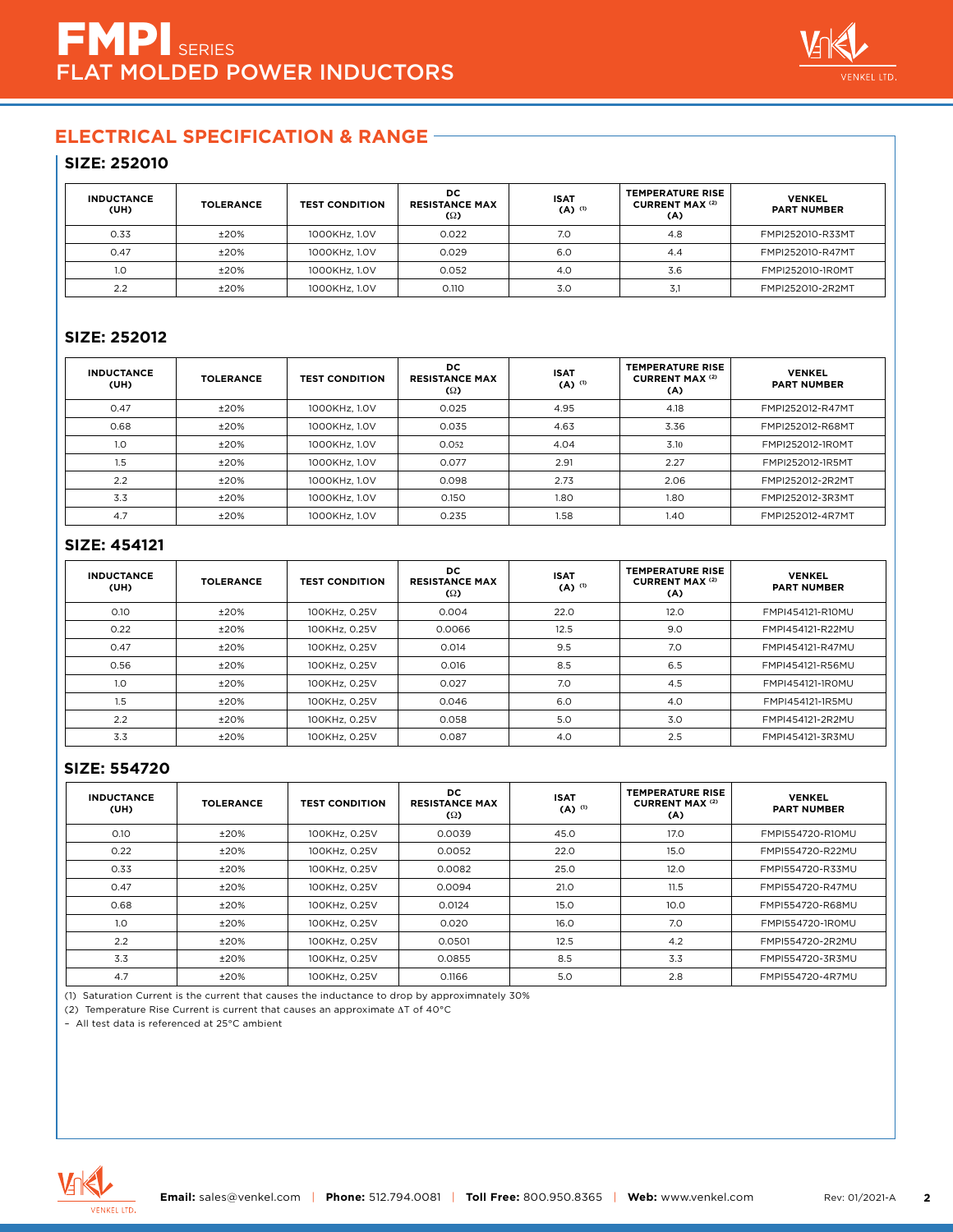

#### **SIZE: 554730**

| <b>INDUCTANCE</b><br>(UH) | <b>TOLERANCE</b> | <b>TEST CONDITION</b> | DC.<br><b>RESISTANCE MAX</b><br>$\Omega$ | <b>ISAT</b><br>$(A)$ <sup>(1)</sup> | <b>TEMPERATURE RISE</b><br><b>CURRENT MAX (2)</b><br>(A) | <b>VENKEL</b><br><b>PART NUMBER</b> |
|---------------------------|------------------|-----------------------|------------------------------------------|-------------------------------------|----------------------------------------------------------|-------------------------------------|
| 0.10                      | ±20%             | 100KHz, 0.25V         | 0.00316                                  | 27.0                                | 23.0                                                     | FMPI554730-R10MU                    |
| 0.22                      | ±20%             | 100KHz, 0.25V         | 0.00452                                  | 21.0                                | 15.5                                                     | FMPI554730-R22MU                    |
| 0.33                      | ±20%             | 100KHz, 0.25V         | 0.00556                                  | 19.0                                | 13.7                                                     | FMPI554730-R33MU                    |
| 0.47                      | ±20%             | 100KHz, 0.25V         | 0.00704                                  | 16.0                                | 12.2                                                     | FMPI554730-R47MU                    |
| 0.68                      | ±20%             | 100KHz, 0.25V         | 0.00896                                  | 13.5                                | 10.2                                                     | FMPI554730-R68MU                    |
| 0.82                      | ±20%             | 100KHz, 0.25V         | 0.0119                                   | 13.0                                | 9.3                                                      | FMPI554730-R82MU                    |
| 1.0                       | ±20%             | 100KHz, 0.25V         | 0.0137                                   | 12.0                                | 9.2                                                      | FMPI554730-1R0MU                    |
| 1.5                       | ±20%             | 100KHz, 0.25V         | 0.0207                                   | 11.0                                | 7.2                                                      | FMPI554730-1R5MU                    |
| 2.2                       | ±20%             | 100KHz, 0.25V         | 0.0292                                   | 10.0                                | 5.8                                                      | FMPI554730-2R2MU                    |
| 3.3                       | ±20%             | 100KHz, 0.25V         | 0.0547                                   | 8.5                                 | 5.0                                                      | FMPI554730-3R3MU                    |
| 4.7                       | ±20%             | 100KHz, 0.25V         | 0.0775                                   | 8.2                                 | 3.5                                                      | FMPI554730-4R7MU                    |

#### **SIZE: 736620**

| <b>INDUCTANCE</b><br>(UH) | <b>TOLERANCE</b> | <b>TEST CONDITION</b> | DC.<br><b>RESISTANCE MAX</b><br>$\Omega$ | <b>ISAT</b><br>$(A)$ <sup>(1)</sup> | <b>TEMPERATURE RISE</b><br><b>CURRENT MAX (2)</b><br>(A) | <b>VENKEL</b><br><b>PART NUMBER</b> |
|---------------------------|------------------|-----------------------|------------------------------------------|-------------------------------------|----------------------------------------------------------|-------------------------------------|
| 0.10                      | ±20%             | 100KHz, 0.25V         | 0.0035                                   | 40.0                                | 18.0                                                     | FMPI736620-R10MU                    |
| 0.15                      | ±20%             | 100KHz, 0.25V         | 0.0052                                   | 38.0                                | 15.0                                                     | FMPI736620-R15MU                    |
| 0.22                      | ±20%             | 100KHz, 0.25V         | 0.0057                                   | 26.0                                | 14.0                                                     | FMPI736620-R22MU                    |
| 0.33                      | ±20%             | 100KHz, 0.25V         | 0.0070                                   | 18.0                                | 12.0                                                     | FMPI736620-R33MU                    |
| 0.47                      | ±20%             | 100KHz, 0.25V         | 0.0093                                   | 18.0                                | <b>11.0</b>                                              | FMPI736620-R47MU                    |
| 0.68                      | ±20%             | 100KHz, 0.25V         | 0.0139                                   | 17.0                                | 9.0                                                      | FMPI736620-R68MU                    |
| 0.82                      | ±20%             | 100KHz, 0.25V         | 0.0159                                   | 17.0                                | 8.0                                                      | FMPI736620-R82MU                    |
| 1.0                       | ±20%             | 100KHz, 0.25V         | 0.0183                                   | 14.0                                | 7.0                                                      | FMPI736620-1R0MU                    |
| 1.5                       | ±20%             | 100KHz, 0.25V         | 0.0340                                   | 13.0                                | 4.0                                                      | FMPI736620-1R5MU                    |
| 2.2                       | ±20%             | 100KHz, 0.25V         | 0.0460                                   | 11.5                                | 3.75                                                     | FMPI736620-2R2MU                    |
| 3.3                       | ±20%             | 100KHz, 0.25V         | 0.0601                                   | 10.0                                | 3.25                                                     | FMPI736620-3R3MU                    |
| 4.7                       | ±20%             | 100KHz, 0.25V         | 0.0780                                   | 8.0                                 | 3.0                                                      | FMPI736620-4R7MU                    |

#### **SIZE: 736625**

| <b>INDUCTANCE</b><br>(UH) | <b>TOLERANCE</b> | <b>TEST CONDITION</b> | DC.<br><b>RESISTANCE MAX</b><br>$\Omega$ | <b>ISAT</b><br>$(A)$ <sup>(1)</sup> | <b>TEMPERATURE RISE</b><br><b>CURRENT MAX (2)</b><br>(A) | <b>VENKEL</b><br><b>PART NUMBER</b> |
|---------------------------|------------------|-----------------------|------------------------------------------|-------------------------------------|----------------------------------------------------------|-------------------------------------|
| 0.10                      | ±20%             | 100KHz, 0.25V         | 0.0017                                   | 50.0                                | 30.0                                                     | FMPI736625-R10MU                    |
| 0.22                      | ±20%             | 100KHz, 0.25V         | 0.0032                                   | 34.0                                | 21.0                                                     | FMPI736625-R22MU                    |
| 0.33                      | ±20%             | 100KHz, 0.25V         | 0.0041                                   | 22.0                                | 18.0                                                     | FMPI736625-R33MU                    |
| 0.47                      | ±20%             | 100KHz, 0.25V         | 0.0065                                   | 21.0                                | 13.5                                                     | FMPI736625-R47MU                    |
| 0.68                      | ±20%             | 100KHz, 0.25V         | 0.0094                                   | 18.0                                | 11.0                                                     | FMPI736625-R68MU                    |
| 0.82                      | ±20%             | 100KHz, 0.25V         | 0.0118                                   | 17.0                                | 10.0                                                     | FMPI736625-R82MU                    |
| 1.0                       | ±20%             | 100KHz, 0.25V         | 0.0142                                   | 16.0                                | 9.0                                                      | FMPI736625-1R0MU                    |
| 1.5                       | ±20%             | 100KHz, 0.25V         | 0.0212                                   | 15.0                                | 7.5                                                      | FMPI736625-1R5MU                    |
| 2.2                       | ±20%             | 100KHz, 0.25V         | 0.0340                                   | 14.0                                | 6.5                                                      | FMPI736625-2R2MU                    |
| 3.3                       | ±20%             | 100KHz, 0.25V         | 0.0516                                   | 13.0                                | 5.0                                                      | FMPI736625-3R3MU                    |
| 4.7                       | ±20%             | 100KHz, 0.25V         | 0.0630                                   | 10.0                                | 4.5                                                      | FMPI736625-4R7MU                    |
| 6.8                       | ±20%             | 100KHz, 0.25V         | 0.0950                                   | 9.0                                 | 3.5                                                      | FMPI736625-6R8MU                    |
| 8.2                       | ±20%             | 100KHz, 0.25V         | 0.1060                                   | 8.0                                 | 3.0                                                      | FMPI736625-8R2MU                    |
| 10                        | ±20%             | 100KHz, 0.25V         | 0.1290                                   | 7.0                                 | 2.5                                                      | FMPI736625-100MU                    |

(1) Saturation Current is the current that causes the inductance to drop by approximnately 30%

(2) Temperature Rise Current is current that causes an approximate ∆T of 40°C

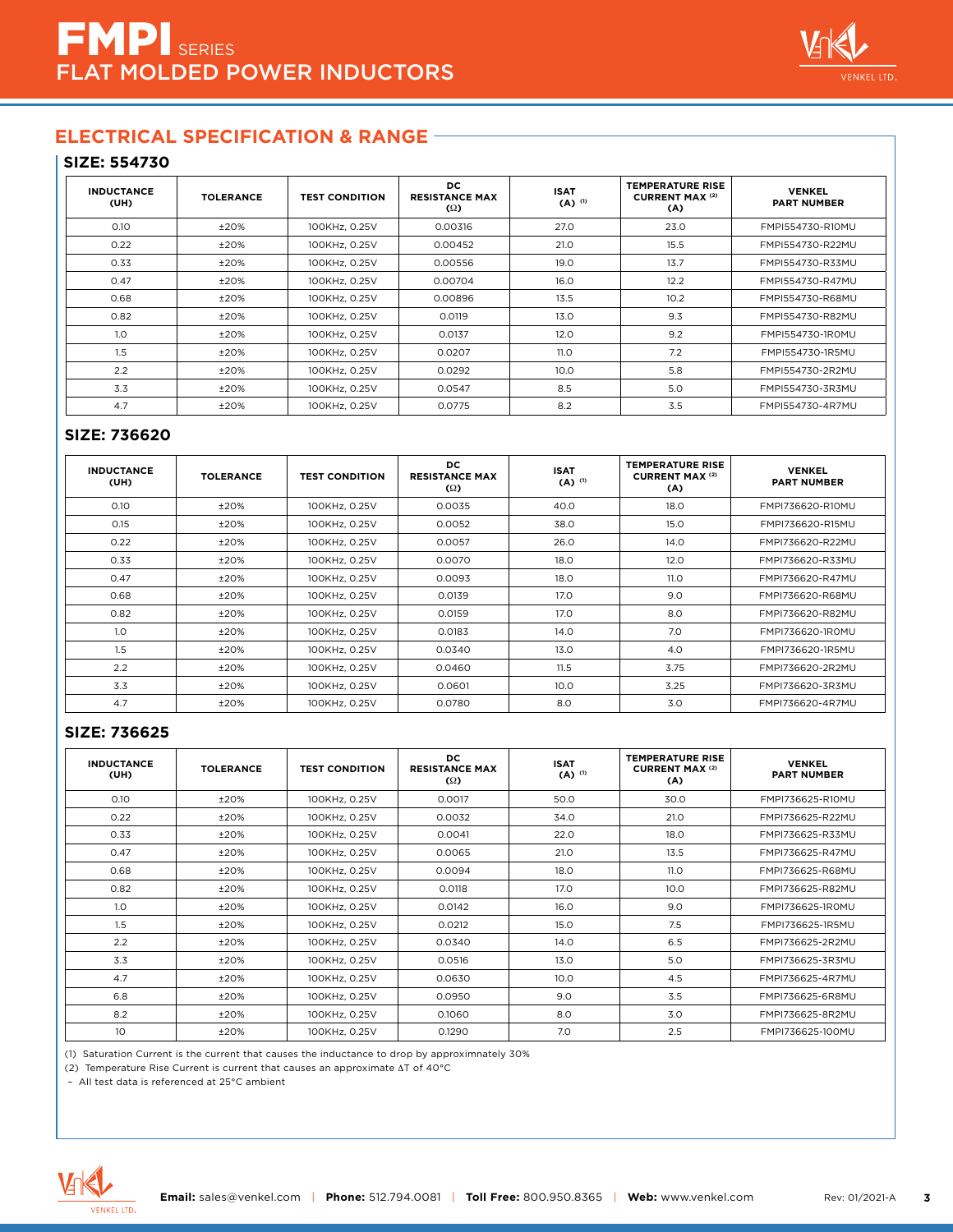

#### **SIZE: 736630**

| <b>INDUCTANCE</b><br>(UH) | <b>TOLERANCE</b> | <b>TEST CONDITION</b> | DC.<br><b>RESISTANCE MAX</b><br>$\Omega$ | <b>ISAT</b><br>$(A)$ <sup>(1)</sup> | <b>TEMPERATURE RISE</b><br><b>CURRENT MAX (2)</b><br>(A) | <b>VENKEL</b><br><b>PART NUMBER</b> |
|---------------------------|------------------|-----------------------|------------------------------------------|-------------------------------------|----------------------------------------------------------|-------------------------------------|
| 0.10                      | ±20%             | 100KHz, 0.25V         | 0.0017                                   | 60.0                                | 32.5                                                     | FMPI736630-R10MU                    |
| 0.22                      | ±20%             | 100KHz, 0.25V         | 0.0028                                   | 40.0                                | 23.0                                                     | FMPI736630-R22MU                    |
| 0.33                      | ±20%             | 100KHz, 0.25V         | 0.0039                                   | 30.0                                | 20.0                                                     | FMPI736630-R33MU                    |
| 0.47                      | ±20%             | 100KHz, 0.25V         | 0.0042                                   | 26.0                                | 17.5                                                     | FMPI736630-R47MU                    |
| 0.68                      | ±20%             | 100KHz, 0.25V         | 0.0055                                   | 25.0                                | 15.5                                                     | FMPI736630-R68MU                    |
| 0.82                      | ±20%             | 100KHz, 0.25V         | 0.0080                                   | 24.0                                | 13.0                                                     | FMPI736630-R82MU                    |
| 1.0                       | ±20%             | 100KHz, 0.25V         | 0.010                                    | 22.0                                | 11.O                                                     | FMPI736630-1R0MU                    |
| 1.5                       | ±20%             | 100KHz, 0.25V         | 0.0150                                   | 18.0                                | 9.0                                                      | FMPI736630-1R5MU                    |
| 2.2                       | ±20%             | 100KHz, 0.25V         | 0.020                                    | 14.0                                | 8.0                                                      | FMPI736630-2R2MU                    |
| 3.3                       | ±20%             | 100KHz, 0.25V         | 0.030                                    | 13.5                                | 6.0                                                      | FMPI736630-3R3MU                    |
| 4.7                       | ±20%             | 100KHz, 0.25V         | 0.040                                    | 10.0 <sub>1</sub>                   | 5.5                                                      | FMPI736630-4R7MU                    |
| 6.8                       | ±20%             | 100KHz, 0.25V         | 0.060                                    | 8.0                                 | 4.5                                                      | FMPI736630-6R8MU                    |
| 8.2                       | ±20%             | 100KHz, 0.25V         | 0.068                                    | 7.5                                 | 4.0                                                      | FMPI736630-8R2MU                    |
| 10 <sup>°</sup>           | ±20%             | 100KHz, 0.25V         | 0.105                                    | 7.0                                 | 3.0                                                      | FMPI736630-100MU                    |

#### **SIZE: 736650**

| <b>INDUCTANCE</b><br>(UH) | <b>TOLERANCE</b> | <b>TEST CONDITION</b> | DC.<br><b>RESISTANCE MAX</b><br>$\Omega$ | <b>ISAT</b><br>$($ A) $($ <sup>11</sup> | <b>TEMPERATURE RISE</b><br><b>CURRENT MAX (2)</b><br>(A) | <b>VENKEL</b><br><b>PART NUMBER</b> |
|---------------------------|------------------|-----------------------|------------------------------------------|-----------------------------------------|----------------------------------------------------------|-------------------------------------|
| 0.56                      | ±20%             | 100KHz, 0.25V         | 0.0036                                   | 12.0                                    | 20.0                                                     | FMPI736650-R56MU                    |
| 0.68                      | ±20%             | 100KHz, 0.25V         | 0.0045                                   | 11.5                                    | 18.0                                                     | FMPI736650-R68MU                    |
| 0.82                      | ±20%             | 100KHz, 0.25V         | 0.0049                                   | 13.0                                    | 16.5                                                     | FMPI736650-R82MU                    |
| 1.0                       | ±20%             | 100KHz, 0.25V         | 0.0065                                   | 15.0                                    | 13.0                                                     | FMPI736650-1ROMU                    |
| 1.5                       | ±20%             | 100KHz, 0.25V         | 0.0090                                   | 12.0                                    | 12.0                                                     | FMPI736650-1R5MU                    |
| 2.2                       | ±20%             | 100KHz, 0.25V         | 0.0136                                   | 10.0                                    | 10.0                                                     | FMPI736650-2R2MU                    |
| 3.3                       | ±20%             | 100KHz, 0.25V         | 0.0209                                   | 8.0                                     | 8.0                                                      | FMPI736650-3R3MU                    |
| 4.7                       | ±20%             | 100KHz, 0.25V         | 0.0303                                   | 7.0                                     | 6.5                                                      | FMPI736650-4R7MU                    |
| 5.6                       | ±20%             | 100KHz, 0.25V         | 0.0344                                   | 7.0                                     | 6.0                                                      | FMPI736650-5R6MU                    |
| 6.8                       | ±20%             | 100KHz, 0.25V         | 0.0446                                   | 5.5                                     | 5.5                                                      | FMPI736650-6R8MU                    |
| 8.2                       | ±20%             | 100KHz, 0.25V         | 0.0507                                   | 5.0                                     | 5.0                                                      | FMPI736650-8R2MU                    |
| 10                        | ±20%             | 100KHz, 0.25V         | 0.0713                                   | 4.5                                     | 4.5                                                      | FMPI736650-100MU                    |

#### **SIZE: 111040**

| <b>INDUCTANCE</b><br>(UH) | <b>TOLERANCE</b> | <b>TEST CONDITION</b> | DC<br><b>RESISTANCE MAX</b><br>$\Omega$ | <b>ISAT</b><br>$(A)$ <sup>(1)</sup> | <b>TEMPERATURE RISE</b><br><b>CURRENT MAX (2)</b><br>(A) | <b>VENKEL</b><br><b>PART NUMBER</b> |
|---------------------------|------------------|-----------------------|-----------------------------------------|-------------------------------------|----------------------------------------------------------|-------------------------------------|
| 0.19                      | ±20%             | 100KHz, 0.25V         | 0.00095                                 | 90.0                                | 40.0                                                     | FMPI111040-R19MU                    |
| 0.36                      | ±20%             | 100KHz, 0.25V         | 0.0014                                  | 60.0                                | 31.5                                                     | FMPI111040-R36MU                    |
| 0.47                      | ±20%             | 100KHz, 0.25V         | 0.0016                                  | 38.0                                | 26.0                                                     | FMPI111040-R47MU                    |
| 0.56                      | ±20%             | 100KHz, 0.25V         | 0.0018                                  | 49.0                                | 27.5                                                     | FMPI111040-R56MU                    |
| 1.0                       | ±20%             | 100KHz, 0.25V         | 0.0041                                  | 36.0                                | 17.5                                                     | FMPI111040-1R0MU                    |
| 1.5                       | ±20%             | 100KHz, 0.25V         | 0.0058                                  | 27.5                                | 15.0                                                     | FMPI111040-1R5MU                    |
| 2.2                       | ±20%             | 100KHz, 0.25V         | 0.009                                   | 25.6                                | 12.0                                                     | FMPI111040-2R2MU                    |
| 3.3                       | ±20%             | 100KHz. 0.25V         | 0.0118                                  | 18.6                                | 10.0                                                     | FMPI111040-3R3MU                    |
| 4.7                       | ±20%             | 100KHz, 0.25V         | 0.0165                                  | 17.0                                | 9.5                                                      | FMPI111040-4R7MU                    |
| 5.6                       | ±20%             | 100KHz, 0.25V         | 0.0193                                  | 16.0                                | 8.5                                                      | FMPI111040-5R6MU                    |
| 6.8                       | ±20%             | 100KHz, 0.25V         | 0.0233                                  | 13.5                                | 8.0                                                      | FMPI111040-6R8MU                    |
| 10 <sup>°</sup>           | ±20%             | 100KHz, 0.25V         | 0.0365                                  | 12.0                                | 6.8                                                      | FMPI111040-100MU                    |

(1) Saturation Current is the current that causes the inductance to drop by approximnately 30%

(2) Temperature Rise Current is current that causes an approximate ∆T of 40°C

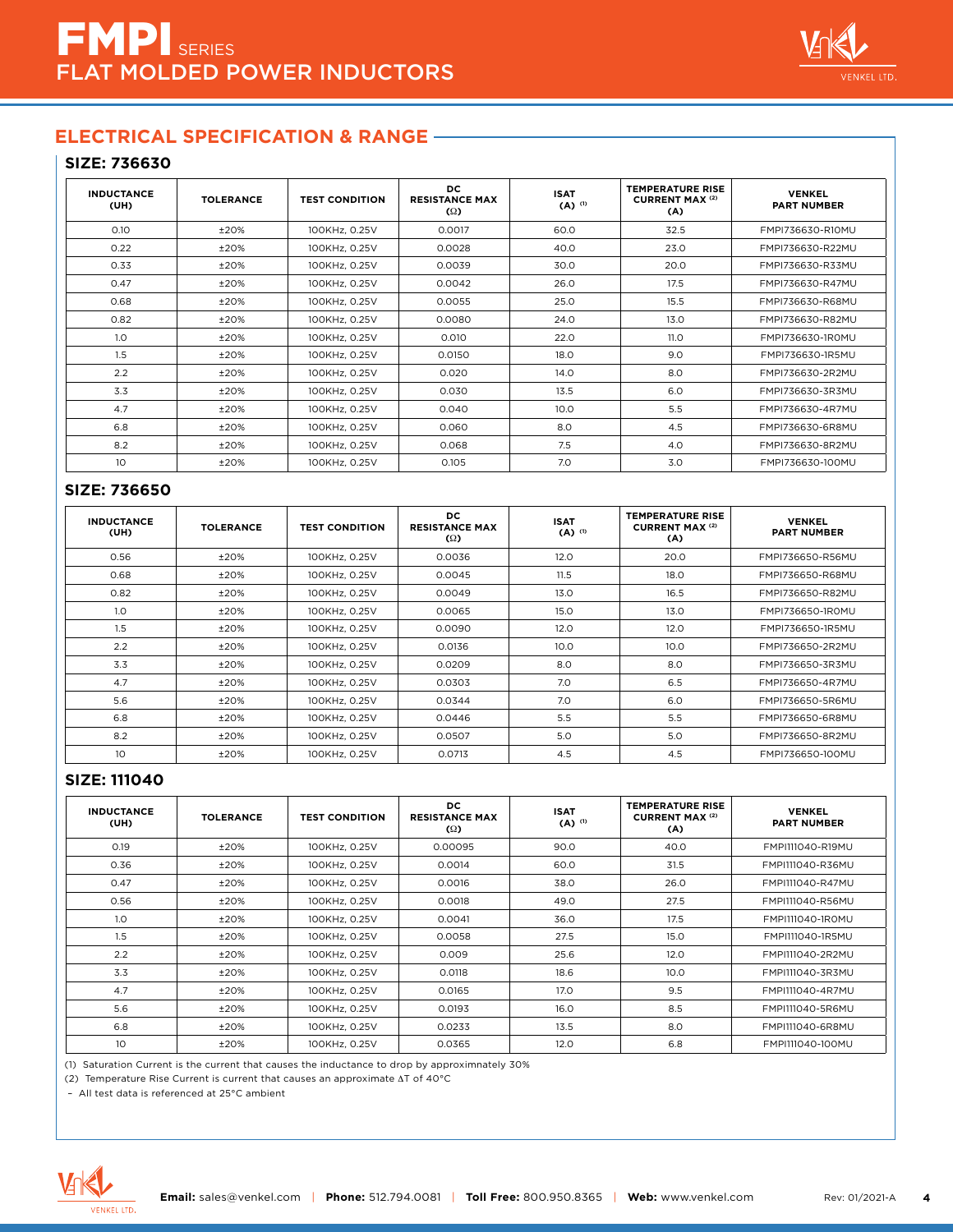

#### **SIZE: 131250**

| <b>INDUCTANCE (UH)</b> | <b>TOLERANCE</b> | <b>TEST CONDITION</b> | DC.<br><b>RESISTANCE MAX</b><br>$(m\Omega)$ | I RMS (A)<br><b>TYPICAL</b> | I RMS (A)<br>MAX. | I SAT (A)<br><b>TYPICAL</b> | I SAT (A)<br>MAX. | <b>PART NUMBER</b> |
|------------------------|------------------|-----------------------|---------------------------------------------|-----------------------------|-------------------|-----------------------------|-------------------|--------------------|
| 1.80                   | ±20%             | 100KHz, 1.0V          | 4.90                                        | 21.00                       | 19.00             | 40.00                       | 37.00             | FMPI131250-1R8MU   |
| 2.20                   | ±20%             | 100KHz, 1.0V          | 5.50                                        | 20.00                       | 18.00             | 32.00                       | 29.00             | FMPI131250-2R2MU   |
| 2.70                   | ±20%             | 100KHz, 1.0V          | 6.70                                        | 17.00                       | 15.00             | 32.00                       | 29.00             | FMPI131250-2R7MU   |
| 3.30                   | ±20%             | 100KHz, 1.0V          | 9.20                                        | 15.00                       | 13.00             | 32.00                       | 29.00             | FMPI131250-3R3MU   |
| 4.70                   | ±20%             | 100KHz, 1.0V          | 15.00                                       | 12.00                       | 10.50             | 27.00                       | 25.00             | FMPI131250-4R7MU   |
| 5.60                   | ±20%             | 100KHz, 1.0V          | 16.50                                       | 11.50                       | 10.00             | 22.00                       | 20.00             | FMPI131250-5R6MU   |
| 6.00                   | ±20%             | 100KHz, 1.0V          | 16.50                                       | 11.50                       | 10.00             | 21.50                       | 20.00             | FMPI131250-6R0MU   |
| 6.80                   | ±20%             | 100KHz, 1.0V          | 18.50                                       | 11.00                       | 9.50              | 21.00                       | 19.50             | FMPI131250-6R8MU   |
| 8.20                   | ±20%             | 100KHz, 1.0V          | 22.50                                       | 9.50                        | 8.50              | 18.00                       | 16.50             | FMPI131250-8R2MU   |
| 10.00                  | ±20%             | 100KHz, 1.0V          | 25.50                                       | 9.00                        | 8.00              | 16.00                       | 14.50             | FMPI131250-100MU   |
| 12.00                  | ±20%             | 100KHz, 1.0V          | 34.00                                       | 8.60                        | 7.60              | 15.00                       | 14.00             | FMPI131250-120MU   |
| 15.00                  | ±20%             | 100KHz, 1.0V          | 38.00                                       | 8.20                        | 7.20              | 13.00                       | 12.00             | FMPI131250-150MU   |
| 18.00                  | ±20%             | 100KHz, 1.0V          | 45.00                                       | 7.50                        | 6.50              | 11.00                       | 10.00             | FMPI131250-180MU   |
| 22.00                  | ±20%             | 100KHz, 1.0V          | 58.00                                       | 6.50                        | 6.00              | 10.00                       | 9.00              | FMPI131250-220MU   |
| 27.00                  | ±20%             | 100KHz, 1.0V          | 76.00                                       | 5.20                        | 4.70              | 8.50                        | 7.80              | FMPI131250-270MU   |
| 33.00                  | ±20%             | 100KHz. 1.0V          | 88.00                                       | 5.00                        | 4.50              | 8.00                        | 7.30              | FMPI131250-330MU   |
| 39.00                  | ±20%             | 100KHz, 1.0V          | 100.00                                      | 4.70                        | 4.30              | 7.50                        | 7.00              | FMPI131250-390MU   |
| 68.00                  | ±20%             | 100KHz, 1.0V          | 162.00                                      | 3.50                        | 3.10              | 5.50                        | 5.00              | FMPI131250-680MU   |
| 82.00                  | ±20%             | 100KHz, 1.0V          | 238.00                                      | 3.00                        | 2.60              | 4.80                        | 4.30              | FMPI131250-820MU   |

(1) Saturation Current is the current that causes the inductance to drop by approximnately 30%

(2) Temperature Rise Current is current that causes an approximate ∆T of 40°C

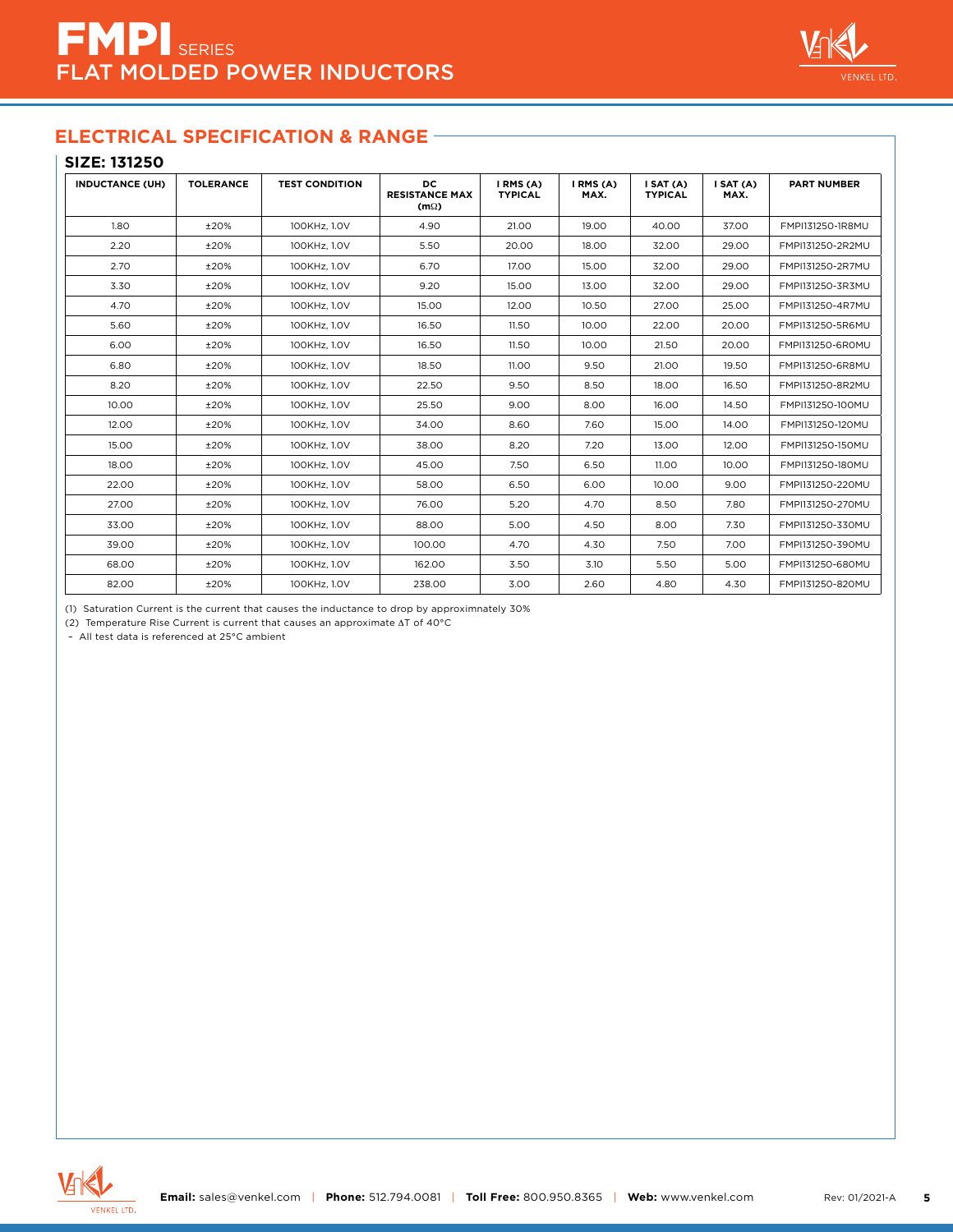

## **SIZE: 141340**

| <b>INDUCTANCE</b><br>(UH) | <b>TOLERANCE</b> | <b>TEST CONDITION</b> | DC<br><b>RESISTANCE MAX</b><br>$\Omega$ | <b>ISAT</b><br>$(A)$ <sup>(1)</sup> | <b>TEMPERATURE RISE</b><br><b>CURRENT MAX (2)</b><br>(A) | <b>VENKEL</b><br><b>PART NUMBER</b> |
|---------------------------|------------------|-----------------------|-----------------------------------------|-------------------------------------|----------------------------------------------------------|-------------------------------------|
| 0.10                      | $+20%$           | 100KHz, 0.25V         | 0.00096                                 | 84.0                                | 43.0                                                     | FMPI141340-R10MU                    |
| 0.15                      | ±20%             | 100KHz, 0.25V         | 0.0012                                  | 75.0                                | 41.0                                                     | FMPI141340-R15MU                    |
| 0.22                      | ±20%             | 100KHz, 0.25V         | 0.0013                                  | 65.0                                | 38.5                                                     | FMPI141340-R22MU                    |
| 0.33                      | ±20%             | 100KHz, 0.25V         | 0.0015                                  | 62.0                                | 36.5                                                     | FMPI141340-R33MU                    |
| 0.47                      | ±20%             | 100KHz, 0.25V         | 0.002                                   | 55.0                                | 32.0                                                     | FMPI141340-R47MU                    |
| 0.60                      | ±20%             | 100KHz, 0.25V         | 0.0022                                  | 51.0                                | 29.0                                                     | FMPI141340-R60MU                    |
| 0.68                      | ±20%             | 100KHz, 0.25V         | 0.0025                                  | 49.0                                | 28.0                                                     | FMPI141340-R68MU                    |
| 0.82                      | ±20%             | 100KHz, 0.25V         | 0.003                                   | 44.0                                | 25.0                                                     | FMPI141340-R82MU                    |
| 1.0                       | ±20%             | 100KHz, 0.25V         | 0.0035                                  | 40.0                                | 24.0                                                     | FMPI141340-1R0MU                    |
| 1.5                       | ±20%             | 100KHz, 0.25V         | 0.0055                                  | 35.0                                | 19.0                                                     | FMPI141340-1R5MU                    |
| 1.8                       | ±20%             | 100KHz, 0.25V         | 0.007                                   | 30.0                                | 16.5                                                     | FMPI141340-1R8MU                    |
| 2.2                       | ±20%             | 100KHz, 0.25V         | 0.008                                   | 29.0                                | 16.0                                                     | FMPI141340-2R2MU                    |
| 3.3                       | ±20%             | 100KHz, 0.25V         | 0.012                                   | 27.0                                | 12.0                                                     | FMPI141340-3R3MU                    |
| 4.7                       | ±20%             | 100KHz, 0.25V         | 0.015                                   | 24.0                                | 10.0                                                     | FMPI141340-4R7MU                    |
| 5.6                       | ±20%             | 100KHz, 0.25V         | 0.019                                   | 19.0                                | 9.5                                                      | FMPI141340-5R6MU                    |
| 6.8                       | ±20%             | 100KHz, 0.25V         | 0.022                                   | 18.0                                | 9.0                                                      | FMPI141340-6R8MU                    |
| 8.2                       | ±20%             | 100KHz, 0.25V         | 0.028                                   | 16.0                                | 8.5                                                      | FMPI141340-8R2MU                    |
| 10                        | ±20%             | 100KHz, 0.25V         | 0.034                                   | 14.0                                | 7.0                                                      | FMPI141340-100MU                    |

#### **SIZE: 141350**

| <b>INDUCTANCE</b><br>(UH) | <b>TOLERANCE</b> | <b>TEST CONDITION</b> | DC<br><b>RESISTANCE MAX</b><br>$\Omega$ | <b>ISAT</b><br>$(A)$ <sup>(1)</sup> | <b>TEMPERATURE RISE</b><br><b>CURRENT MAX (2)</b><br>(A) | <b>VENKEL</b><br><b>PART NUMBER</b> |
|---------------------------|------------------|-----------------------|-----------------------------------------|-------------------------------------|----------------------------------------------------------|-------------------------------------|
| 0.10                      | $+20%$           | 100KHz. 0.25V         | 0.0006                                  | 118.0                               | 55.0                                                     | FMPI141350-R10MU                    |
| 0.22                      | ±20%             | 100KHz. 0.25V         | 0.0008                                  | 110.0                               | 51.0                                                     | FMPI141350-R22MU                    |
| 0.33                      | ±20%             | 100KHz, 0.25V         | 0.0011                                  | 80.0                                | 42.0                                                     | FMPI141350-R33MU                    |
| 0.47                      | ±20%             | 100KHz. 0.25V         | 0.0013                                  | 65.0                                | 38.0                                                     | FMPI141350-R47MU                    |
| 0.56                      | ±20%             | 100KHz, 0.25V         | 0.0015                                  | 55.0                                | 36.0                                                     | FMPI141350-R56MU                    |
| 0.68                      | ±20%             | 100KHz, 0.25V         | 0.0017                                  | 54.0                                | 34.0                                                     | FMPI141350-R68MU                    |
| 0.82                      | ±20%             | 100KHz. 0.25V         | 0.0023                                  | 53.0                                | 31.0                                                     | FMPI141350-R82MU                    |
| 1.0                       | ±20%             | 100KHz, 0.25V         | 0.0025                                  | 50.0                                | 29.0                                                     | FMPI141350-1R0MU                    |
| 1.5                       | ±20%             | 100KHz, 0.25V         | 0.0041                                  | 48.0                                | 23.0                                                     | FMPI141350-1R5MU                    |
| 1.8                       | ±20%             | 100KHz, 0.25V         | 0.0049                                  | 40.0                                | 19.0                                                     | FMPI141350-1R8MU                    |
| 2.2                       | ±20%             | 100KHz, 0.25V         | 0.0055                                  | 32.0                                | 20.0                                                     | FMPI141350-2R2MU                    |
| 3.3                       | ±20%             | 100KHz, 0.25V         | 0.0092                                  | 32.0                                | 15.0                                                     | FMPI141350-3R3MU                    |
| 4.7                       | ±20%             | 100KHz, 0.25V         | 0.015                                   | 27.0                                | 12.0                                                     | FMPI141350-4R7MU                    |
| 5.6                       | ±20%             | 100KHz, 0.25V         | 0.0165                                  | 22.0                                | 11.5                                                     | FMPI141350-5R6MU                    |
| 6.8                       | ±20%             | 100KHz, 0.25V         | 0.0185                                  | 21.0                                | 11.0                                                     | FMPI141350-6R8MU                    |
| 7.8                       | ±20%             | 100KHz, 0.25V         | 0.0205                                  | 18.0                                | 10.0                                                     | FMPI141350-7R8MU                    |
| 8.2                       | ±20%             | 100KHz, 0.25V         | 0.0225                                  | 18.0                                | 9.5                                                      | FMPI141350-8R2MU                    |
| 10 <sup>°</sup>           | ±20%             | 100KHz, 0.25V         | 0.0255                                  | 16.0                                | 9.0                                                      | FMPI141350-100MU                    |

(1) Saturation Current is the current that causes the inductance to drop by approximnately 30%

(2) Temperature Rise Current is current that causes an approximate ∆T of 40°C

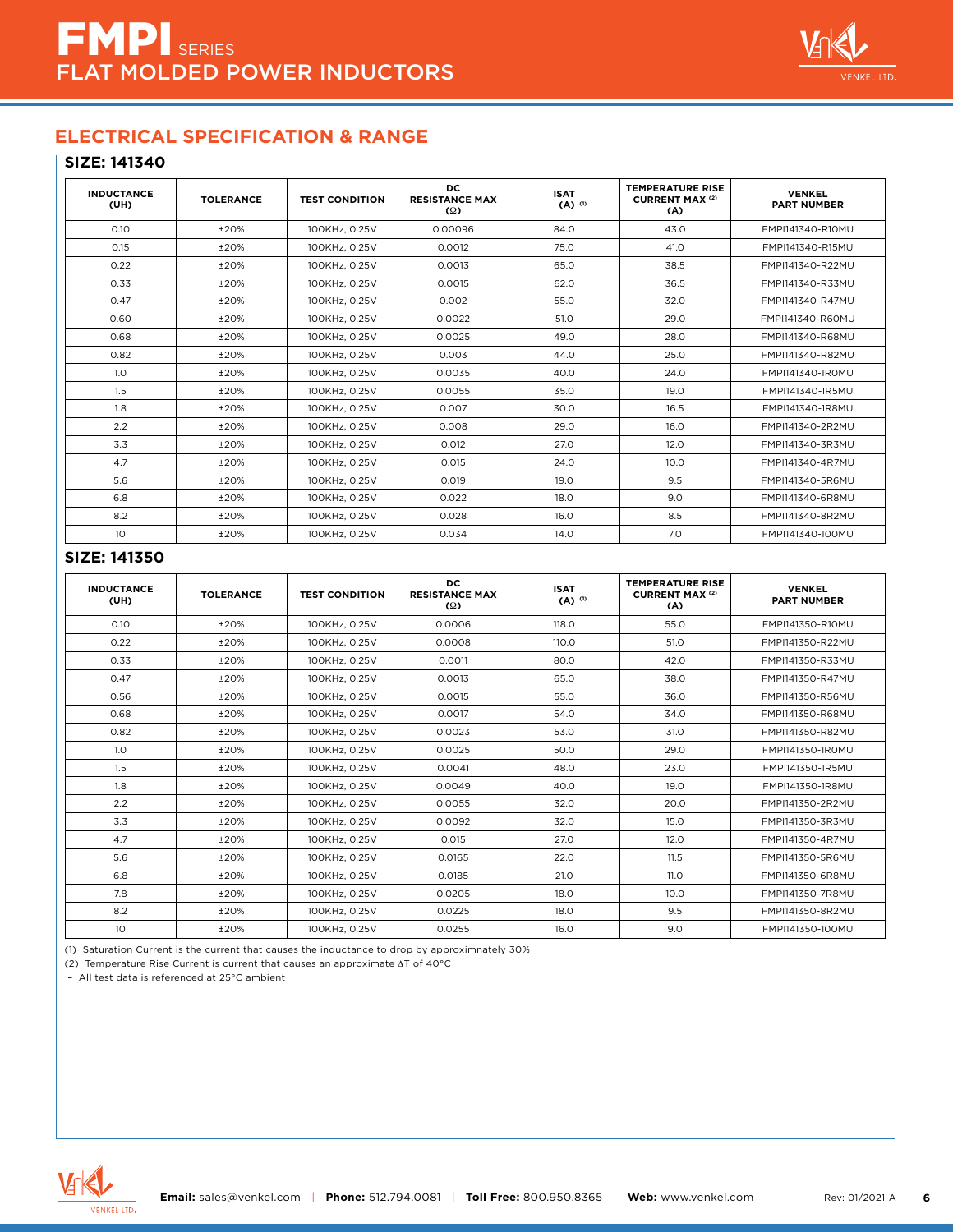

## **SIZE: 141365**

| <b>INDUCTANCE</b><br>(UH) | <b>TOLERANCE</b> | <b>TEST CONDITION</b> | DC<br><b>RESISTANCE MAX</b><br>$\Omega$ | <b>ISAT</b><br>$(A)$ <sup>(1)</sup> | <b>TEMPERATURE RISE</b><br><b>CURRENT MAX (2)</b><br>(A) | <b>VENKEL</b><br><b>PART NUMBER</b> |
|---------------------------|------------------|-----------------------|-----------------------------------------|-------------------------------------|----------------------------------------------------------|-------------------------------------|
| 0.10                      | ±20%             | 100KHz. 0.25V         | 0.0005                                  | 120.0                               | 60.0                                                     | FMPI141365-R10MU                    |
| 0.15                      | ±20%             | 100KHz, 0.25V         | 0.0006                                  | 118.0                               | 55.0                                                     | FMPI141365-R15MU                    |
| 0.22                      | ±20%             | 100KHz, 0.25V         | 0.0007                                  | 112.0                               | 53.0                                                     | FMPI141365-R22MU                    |
| 0.30                      | ±20%             | 100KHz, 0.25V         | 0.0008                                  | 72.0                                | 48.0                                                     | FMPI141365-R30MU                    |
| 0.33                      | ±20%             | 100KHz, 0.25V         | 0.0009                                  | 65.0                                | 46.0                                                     | FMPI141365-R33MU                    |
| 0.40                      | ±20%             | 100KHz, 0.25V         | 0.001                                   | 64.0                                | 44.0                                                     | FMPI141365-R40MU                    |
| 0.47                      | ±20%             | 100KHz, 0.25V         | 0.0012                                  | 63.0                                | 41.0                                                     | FMPI141365-R47MU                    |
| 0.56                      | ±20%             | 100KHz, 0.25V         | 0.0014                                  | 62.0                                | 37.0                                                     | FMPI141365-R56MU                    |
| 0.68                      | ±20%             | 100KHz, 0.25V         | 0.0016                                  | 60.0                                | 35.0                                                     | FMPI141365-R68MU                    |
| 0.82                      | ±20%             | 100KHz, 0.25V         | 0.0019                                  | 50.0                                | 33.0                                                     | FMPI141365-R82MU                    |
| 1.0                       | ±20%             | 100KHz, 0.25V         | 0.002                                   | 49.0                                | 32.0                                                     | FMPI141365-1ROMU                    |
| 1.2                       | ±20%             | 100KHz, 0.25V         | 0.0025                                  | 48.0                                | 30.0                                                     | FMPI141365-1R2MU                    |
| 1.5                       | ±20%             | 100KHz, 0.25V         | 0.003                                   | 45.0                                | 27.0                                                     | FMPI141365-1R5MU                    |
| 1.8                       | ±20%             | 100KHz, 0.25V         | 0.0032                                  | 41.0                                | 24.0                                                     | FMPI141365-1R8MU                    |
| 2.2                       | ±20%             | 100KHz, 0.25V         | 0.0042                                  | 40.0                                | 22.0                                                     | FMPI141365-2R2MU                    |
| 3.3                       | ±20%             | 100KHz. 0.25V         | 0.0068                                  | 35.0                                | 18.0                                                     | FMPI141365-3R3MU                    |
| 4.7                       | ±20%             | 100KHz, 0.25V         | 0.0087                                  | 32.0                                | 13.5                                                     | FMPI141365-4R7MU                    |
| 5.6                       | ±20%             | 100KHz, 0.25V         | 0.010                                   | 32.0                                | 13.5                                                     | FMPI141365-5R6MU                    |
| 6.8                       | ±20%             | 100KHz, 0.25V         | 0.014                                   | 16.5                                | 11.5                                                     | FMPI141365-6R8MU                    |
| 8.2                       | ±20%             | 100KHz, 0.25V         | 0.0155                                  | 16.0                                | 10.5                                                     | FMPI141365-8R2MU                    |
| 10 <sup>°</sup>           | ±20%             | 100KHz, 0.25V         | 0.0172                                  | 15.5                                | 10.0                                                     | FMPI141365-100MU                    |

(1) Saturation Current is the current that causes the inductance to drop by approximnately 30%

(2) Temperature Rise Current is current that causes an approximate ∆T of 40°C

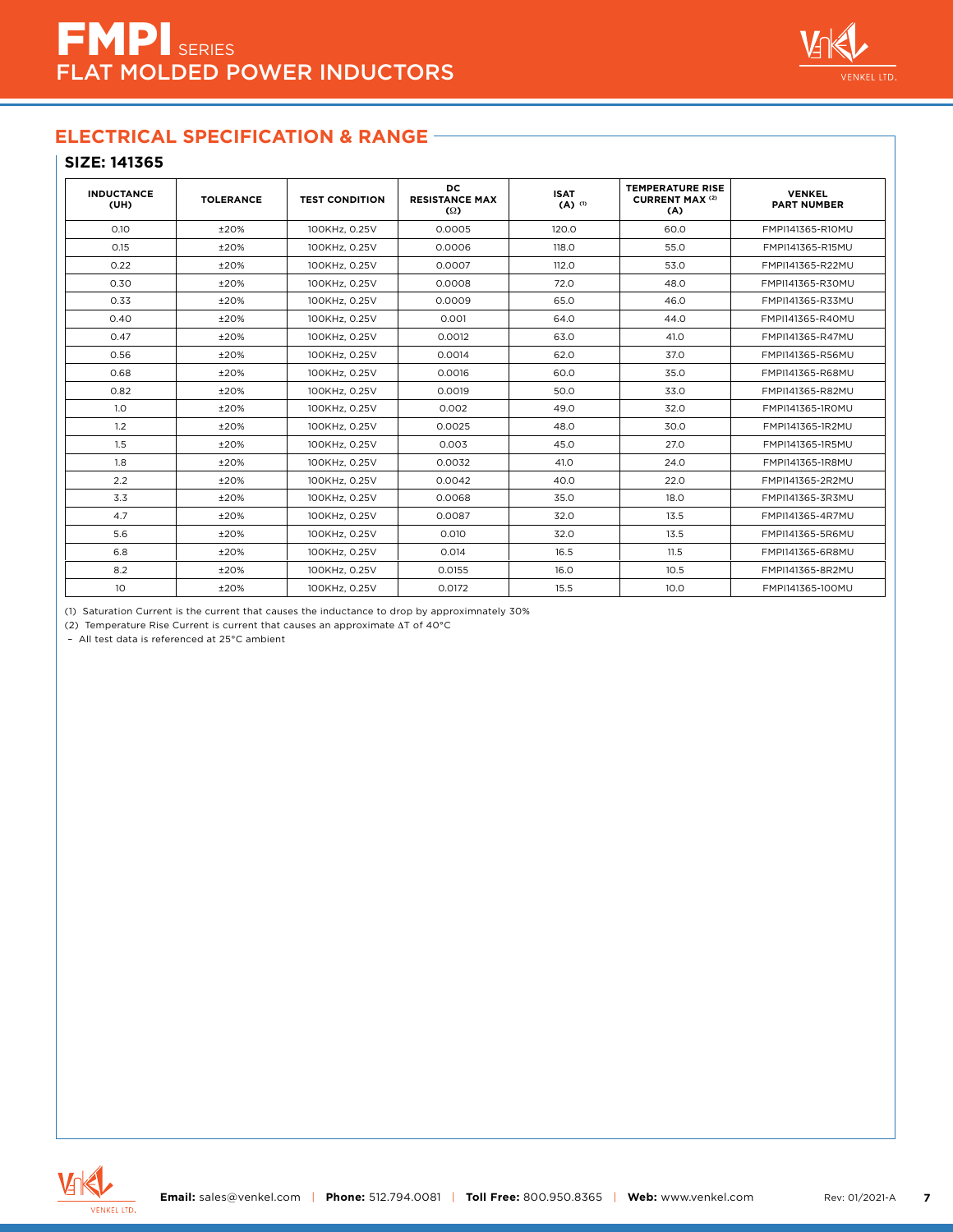# EMP<sub>I SERIES</sub> **AT MOLDED POWER INDUCTORS**



## **TAPE & REEL SPECIFICATIONS**



#### **REEL**



|                             |             |             | Unit: mm (inch) |
|-----------------------------|-------------|-------------|-----------------|
| <b>TAPE</b><br><b>WIDTH</b> | <b>12MM</b> | <b>16MM</b> | <b>24MM</b>     |
| M                           | 330         | 330         | 330             |
| c                           | 13.0        | 13.0        | 13.0            |
| Е                           | 100.0       | 100.0       | 100.00          |
| н                           | 1.5         | 2.0         | 2.0             |
| G                           | 11.9        | 16.5        | 24.5            |
| F                           | 18.4        | 18.5        | 29.1            |

## **LAND PATTERN**

|                |             |        |        |        |        |     |     |                                            |     |     |        |        |        | Unit: mm |
|----------------|-------------|--------|--------|--------|--------|-----|-----|--------------------------------------------|-----|-----|--------|--------|--------|----------|
| $\checkmark$   | <b>SIZE</b> | 252010 | 252012 | 454121 | 554720 |     |     | 554730   736620   736625   736630   736650 |     |     | 111040 | 141340 | 141350 | 141365   |
|                | н           | 2.0    | 2.0    | 2.2    | 2.5    | 2.5 | 3.5 | 3.5                                        | 3.5 | 3.5 | 4.0    | 5.0    | 5.0    | 5.0      |
|                |             | 0.8    | 1.0    | 1.5    | 2.0    | 2.0 | 2.5 | 2.5                                        | 2.5 | 2.5 | 3.5    | 2.9    | 2.9    | 2.9      |
| <b>Barbara</b> |             | 1.2    | 1.2    | 2.5    | 3.0    | 3.0 | 3.7 | 3.7                                        | 3.7 | 3.7 | 6.0    | 7.9    | 7.9    | 7.9      |